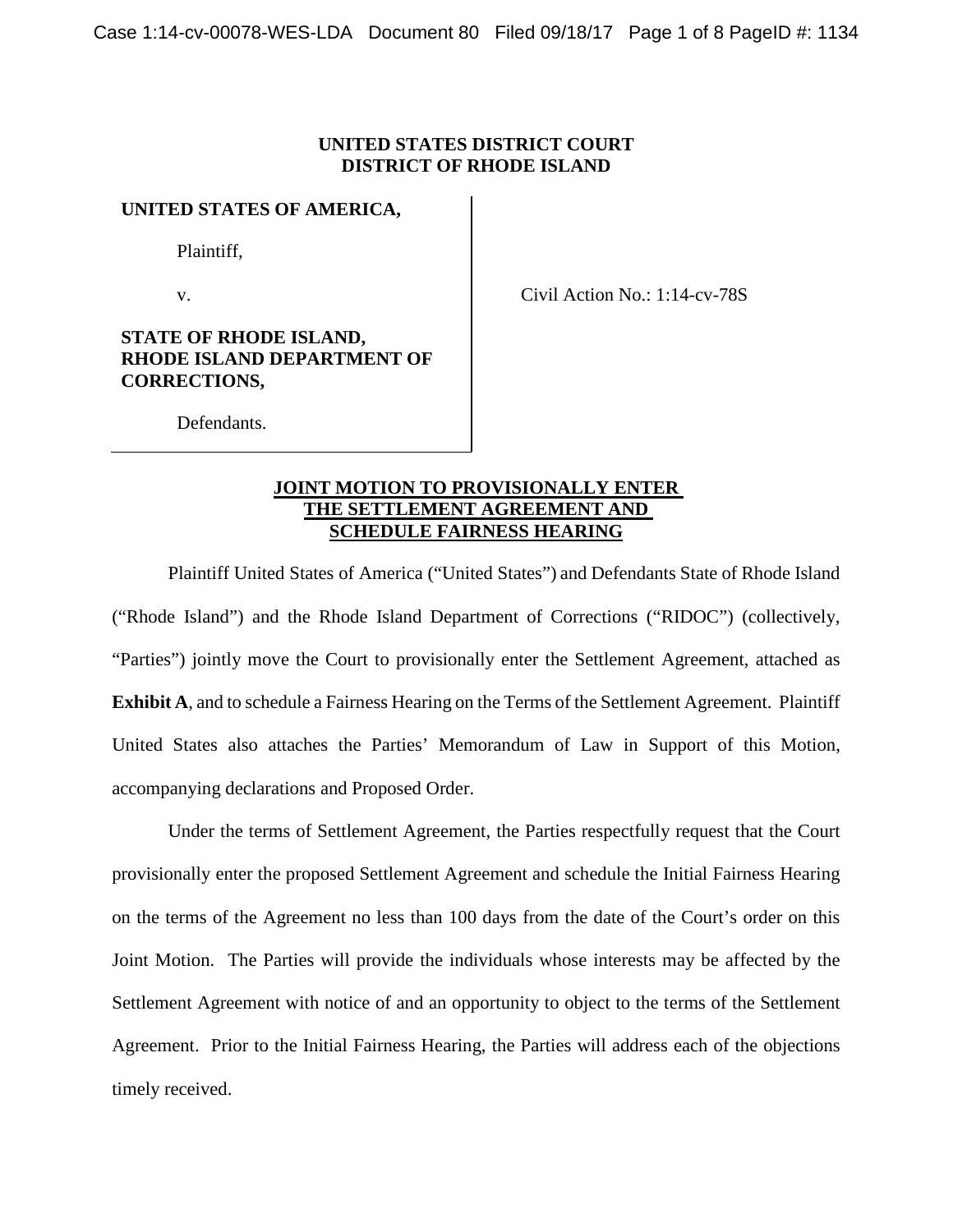At the Initial Fairness Hearing, the Court will have the opportunity to consider and resolve any objections to the terms of the Settlement Agreement. Assuming the Court concludes at the end of the Initial Fairness Hearing that the Settlement Agreement is lawful, fair, reasonable, adequate and consistent with the public interest, the Court shall give final entry of the Settlement Agreement.

# **I. SUMMARY OF THE CENTRAL PROVISIONS OF THE SETTLEMENT AGREEMENT**

In order to assist the Court, below is an overview of the central provisions of the Settlement Agreement. $1$ 

# **A. Injunctive Relief**

- The State is hereby enjoined from using the initial, revised written, or video exams at issue in this case, for the position of correctional officer. Exhibit A, ¶ 28.
- The State will adopt and use a new selection device or devices to hire correctional officers in place of the revised written exam and video exam that will not have a statistically significant disparate impact on the basis of national origin or race or will be job related for the correctional officer position and consistent with business necessity in accordance with Title VII. *Id.*, ¶ 34-35.
- In order to address the State's immediate operational needs while mitigating the potential adverse impact that gave rise to this action, the

<span id="page-1-0"></span><sup>&</sup>lt;sup>1</sup> This is intended only as a summary of the major elements and does not set forth every detail of the Settlement Agreement.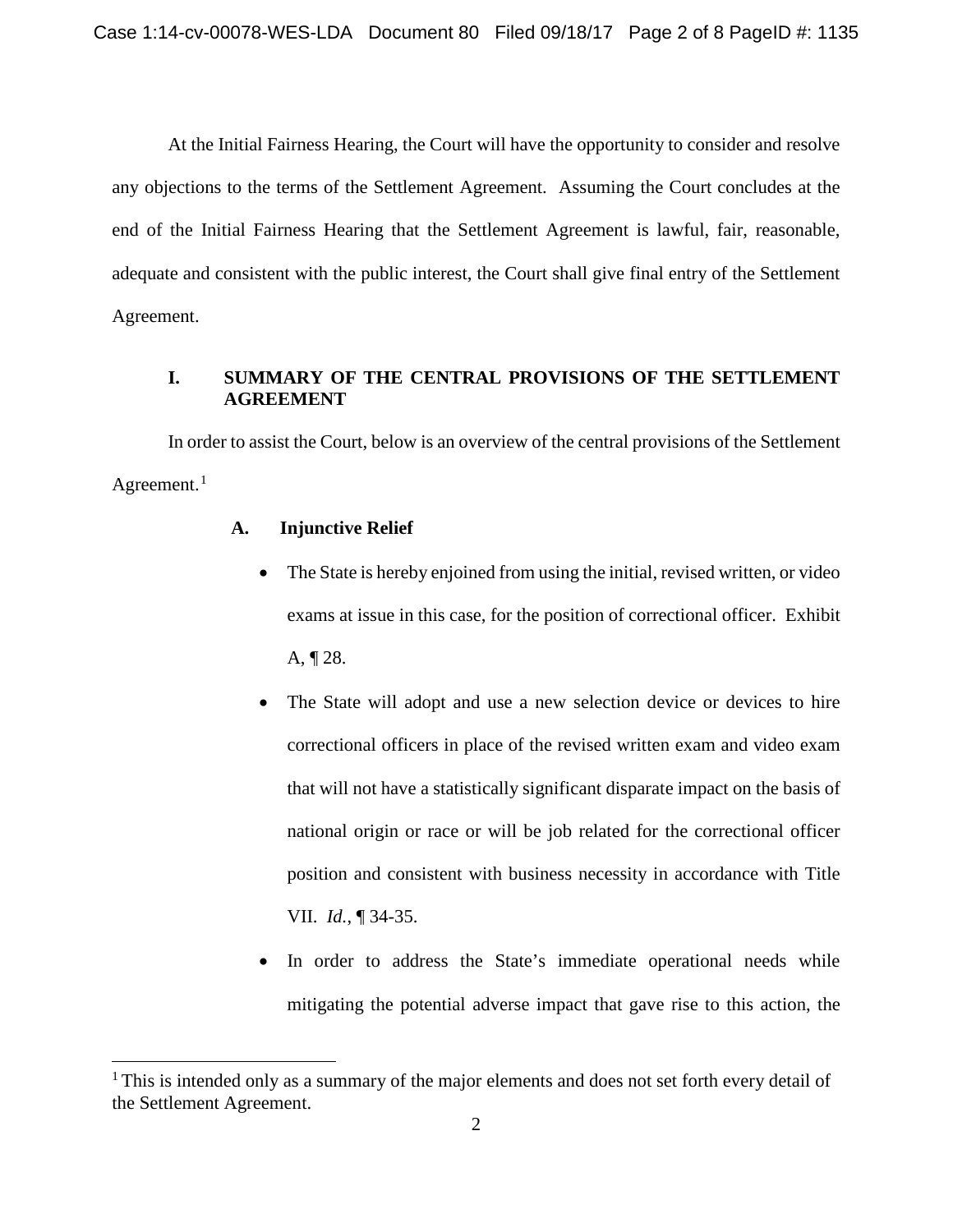Parties agree that the State may use, on an interim basis, and for the purpose of hiring one class of candidates, the revised written exam with a passing score of 70% (57 out of 82 questions), and the video exam with a passing score of 70% (290 out of 415 possible points), with passing candidates processed in rank order on the basis of their video exam scores. *Id.,* ¶¶ 32- 33.

#### **B. Individual Relief**

- The State will provide individual relief to eligible Claimants in the form of monetary relief and/or priority hiring relief, including noncompetitive retroactive seniority. *Id.,* ¶ 40.
- The State shall set aside \$450,000 in a Settlement Fund, from which monetary relief will be distributed to eligible Claimants per the terms of the Agreement. *Id.,* ¶ 41.
- The State shall provide priority hire awards to eighteen (18) eligible African American Claimants and nineteen (19) eligible Hispanic Claimants. *Id.,* ¶ 90. Priority hiring relief includes an award of noncompetitive retroactive seniority benefits corresponding with the Claimant's retroactive seniority date, including retroactive pension benefits for failers of the initial written, revised written, and video exams administered from 2000-2013. *Id*.

#### **C. Fairness Hearings and Individual Relief Claims Process**

• Prior to the Initial Fairness Hearing, individuals whose interests may be affected by the Agreement will receive notice of the Settlement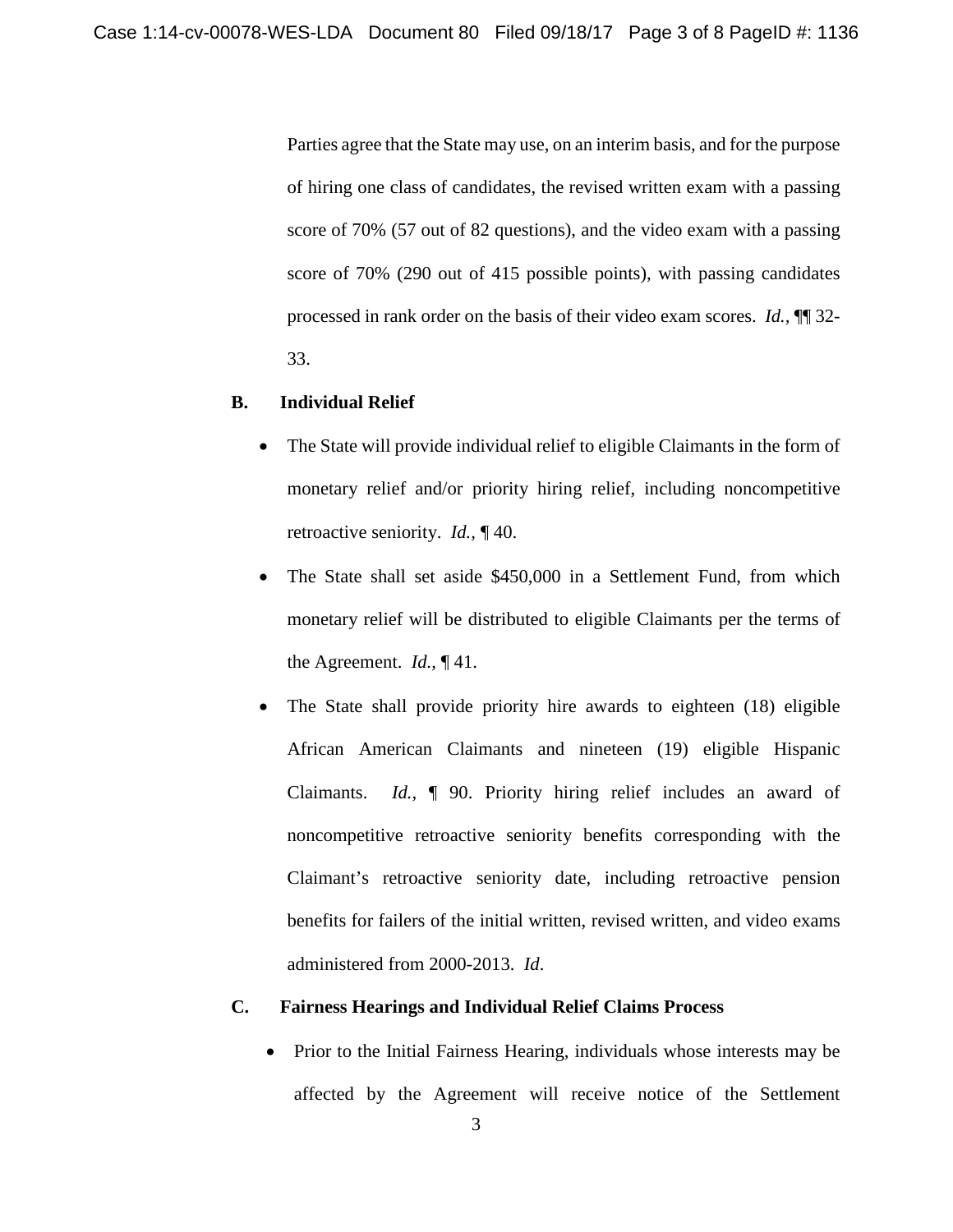Agreement and an opportunity to file objections. *Id.*, ¶¶ 19-24.

- The Court will consider and resolve any objections to the terms of the Settlement Agreement at the hearing. If the Court concludes that terms of the Agreement are fair, reasonable and adequate, the Court shall enter the Settlement Agreement at or following the fairness hearing. *Id*., ¶ 27.
- The Settlement Agreement sets forth a process for persons who believe they are entitled to individual relief to submit Interest-in-Relief forms to the United States. *Id*., ¶ 44. The United States, in consultation with the State, will make individual relief determinations for all Claimants. *Id.*, ¶¶ 47-52.
- At the second fairness hearing, the Fairness Hearing on Individual Relief, the Court will enter or modify the individual relief determinations and consider any timely objections. *Id.*, ¶¶ 65-67. If the Court determines that the individual relief awards are fair, reasonable and adequate, the Court shall enter the Monetary Awards List and Priority Hire Claimant List as final. *Id.*, ¶ 67.

#### **D. Duration of the Settlement Agreement**

• Upon completion of the terms of the Settlement Agreement, provided there are no outstanding disputes, the Parties will promptly file a request with the court to dismiss this action. *Id.*,  $\P$ [111-112.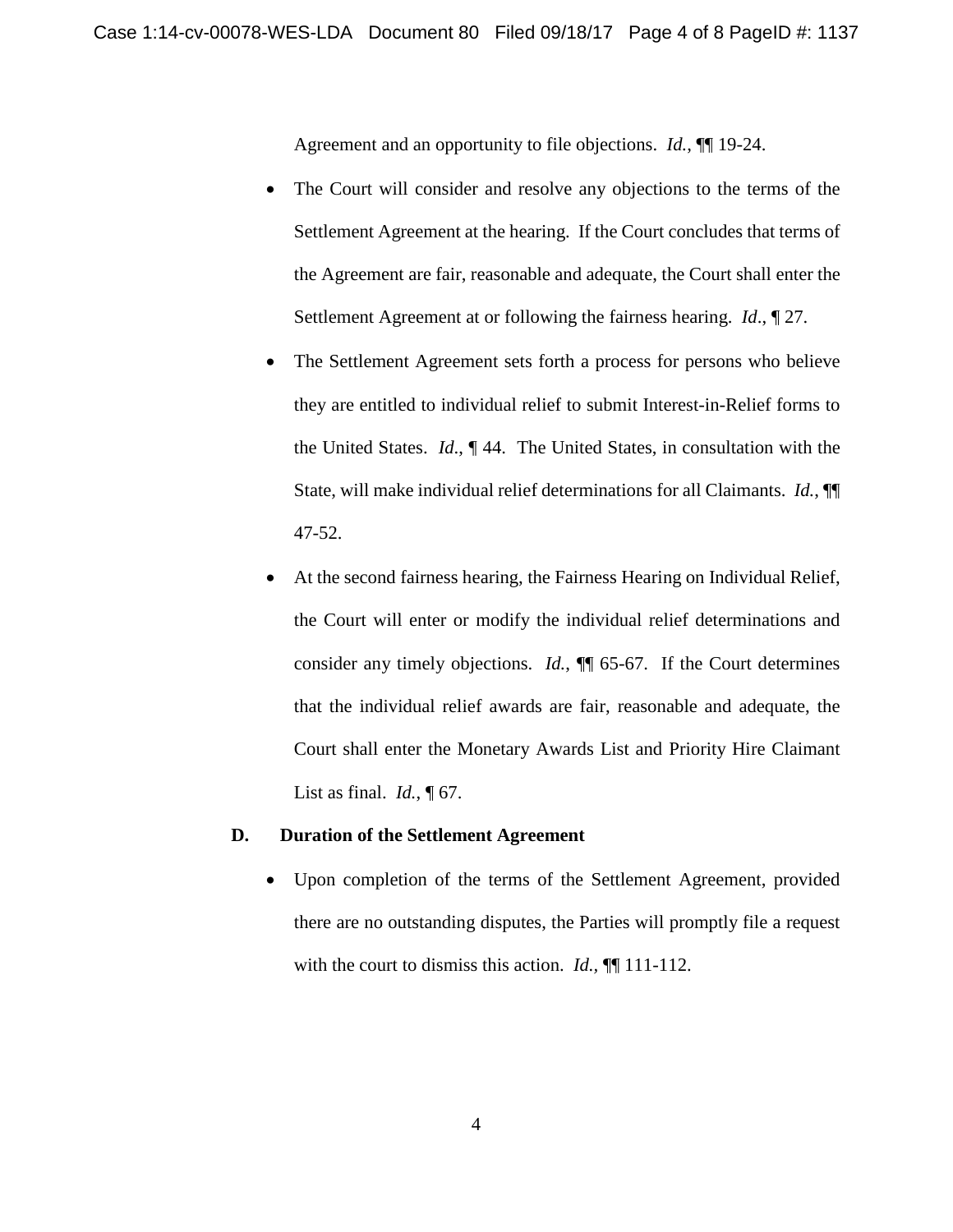# **II. TIMELINE OF ACTIONS RELATED TO FAIRNESS HEARINGS UNDER THE SETTLEMENT AGREEMENT**

In order to assist the Court, below is a timeline of actions related to the Fairness Hearing on the Settlement Agreement and the Fairness Hearing on Individual Relief.

# **A. Fairness Hearing on the Terms of the Settlement Agreement**

- Fairness Hearing on the Terms of the Settlement Agreement: At least **100 days** after the Court provisionally enters the Settlement Agreement. *Id.,*  ¶ 15.
- **80 days** before the Fairness Hearing on the Terms of the Settlement Agreement: The Claims Administrator and State shall give notice of the Agreement and forms for objections. *Id.,* ¶¶ 20-23.
- **50 days** before the Fairness Hearing on the Terms of the Settlement Agreement: Deadline for mailing objections to the Settlement Agreement to the Claims Administrator. *Id.,* ¶ 24.
- **45 days** before the Fairness Hearing on the Terms of the Settlement Agreement: The Claims Administrator will provide the Parties, on a rolling weekly basis, with copies of the objections received. *Id.,* ¶ 25.
- **10 days** before the Fairness Hearing on the Terms of the Settlement Agreement: The United States will file with the Court copies of all objections received and the Parties shall file their responses to the objections. *Id.,* ¶ 26.
- [Date to be determined by the Court]: Fairness Hearing on the Terms of the Settlement Agreement, which will be held at : $\Box$ : \_\_\_\_ a.m./p.m. at the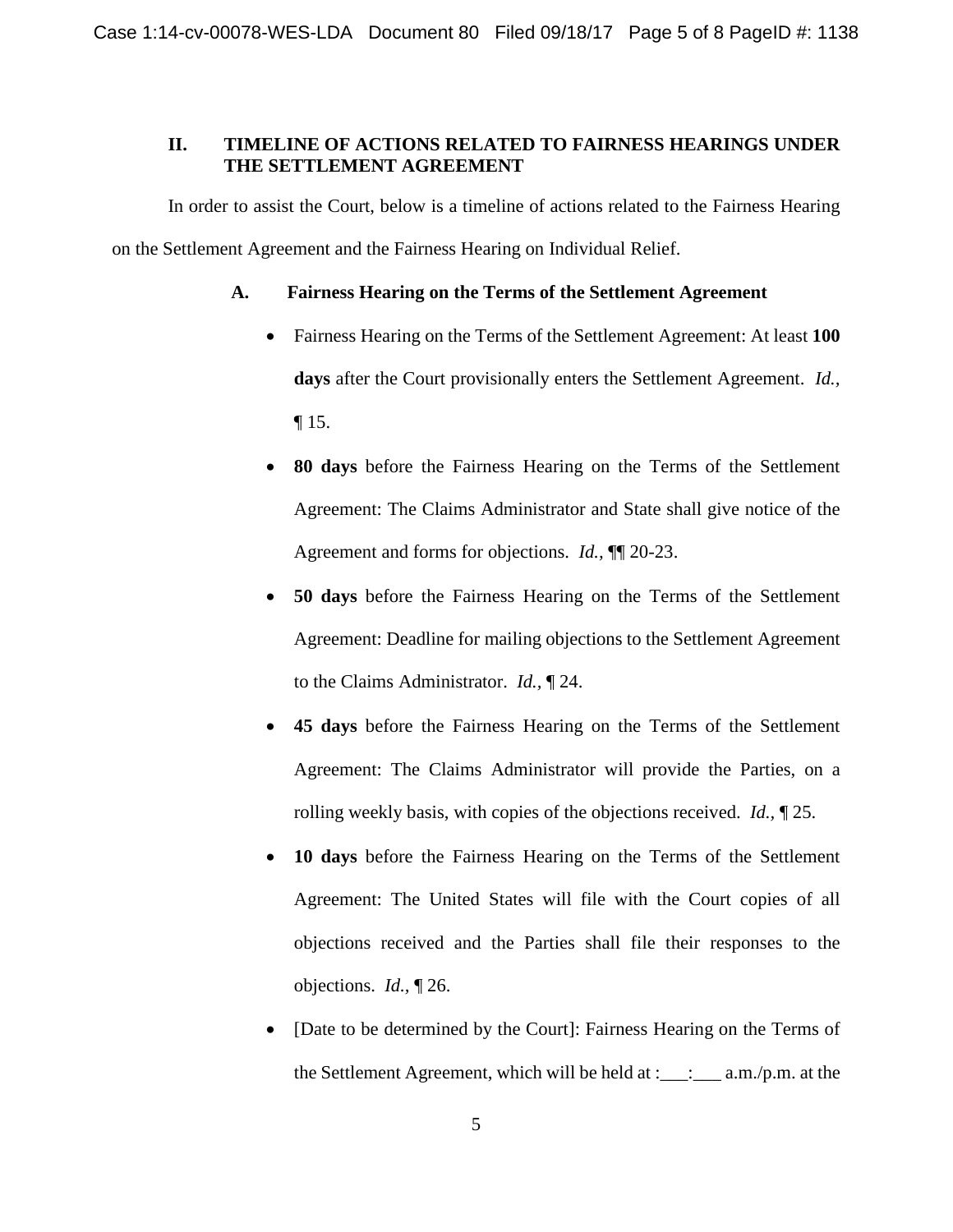United States District Court for the District of Rhode Island, 1 Exchange Terrace, Providence, RI 02903.

• During or after the Fairness Hearing on the Terms of the Settlement Agreement, the Court shall enter the Settlement Agreement. *Id*., ¶ 27.

# **B. Creation of Individual Relief Awards List**

- **30 days** after final entry of the Settlement Agreement: The Claims Administrator will mail the Notice of Final Entry of the Settlement Agreement and Interest-in-Relief Forms. *Id.,* ¶ 42.
- **75 days** after final entry of the Settlement Agreement: Deadline for mailing Interest-in-Relief Forms to the Claims Administrator. *Id.,* ¶ 44.
- **85 days** after final entry of the Settlement Agreement: The Claims Administrator shall provide the Parties with copies of all Interest-in-Relief Forms. *Id.,* ¶ 46.
- **120 days** after final entry of the Settlement Agreement: The United States will provide the State with Proposed Individual Relief Awards Lists. *Id.,* ¶ 53.
- **150 days** after final entry of the Settlement Agreement: The State will notify the United States if it objects to any of the individual relief determinations. *Id.,* ¶ 54.
- **180 days** after final entry of the Settlement Agreement: The United States will file with the Court proposed Individual Relief Awards Lists and simultaneously move the Court to hold a Fairness Hearing on Individual Relief. *Id.,* ¶¶ 55, 57.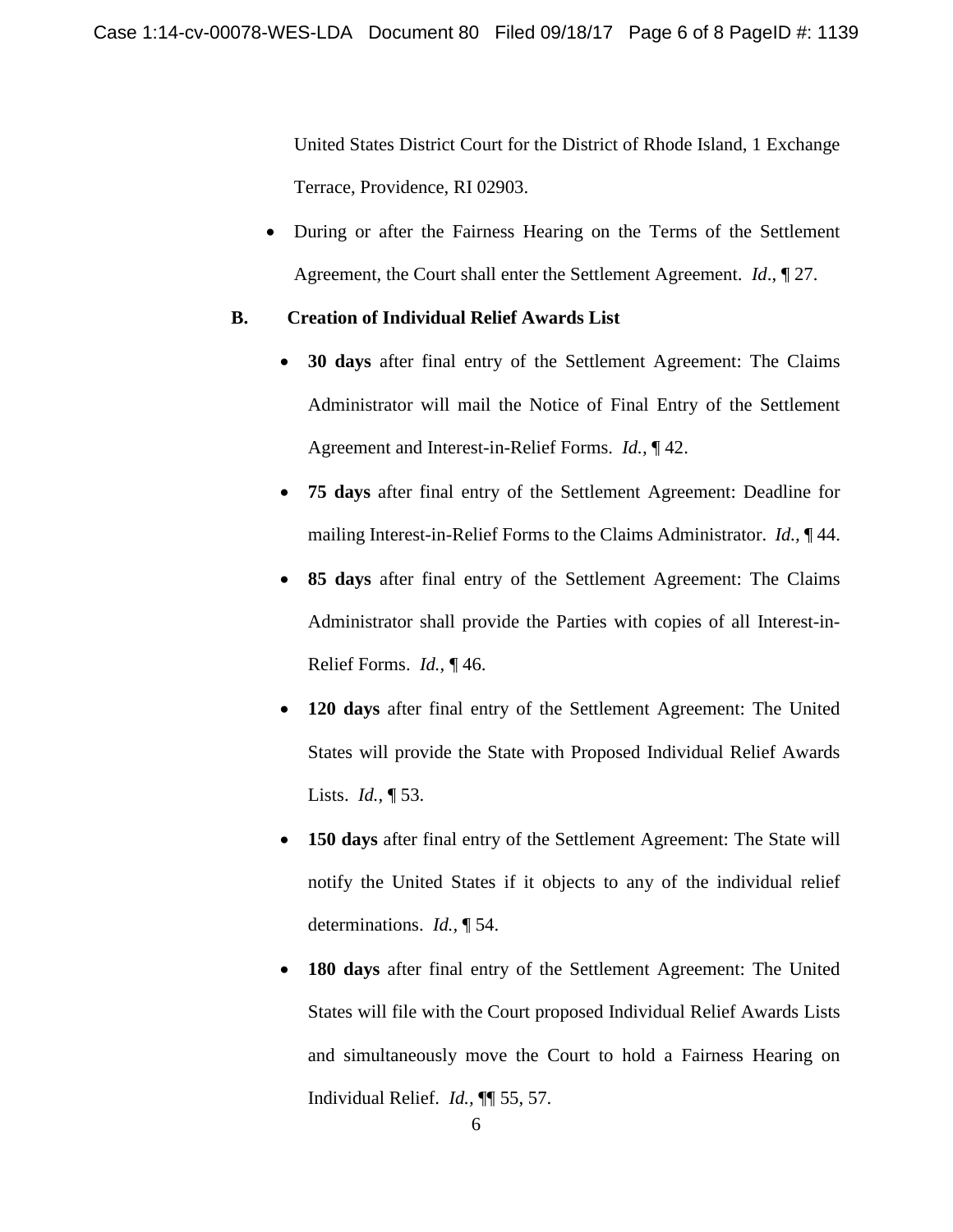#### **C. Fairness Hearing on Individual Relief**

- **80 days** before the Fairness Hearing on Individual Relief: The Claims Administrator will mail notice of the hearing and related documents to Claimants. *Id.,* ¶ 58.
- **50 days** before the Fairness Hearing on Individual Relief: Deadline for mailing objections to the Proposed Individual Relief Awards Lists. *Id.,* ¶ 60.
- **45 days** before the Fairness Hearing on Individual Relief: The Claims Administrator shall serve on the Parties copies of all objections received. *Id.,* ¶ 61.
- **10 days** before the Fairness Hearing on Individual Relief: The United States shall file with the Court copies of all objections received and the Parties shall file responses to the objections. *Id.,* ¶¶ 62-63.
- [Date to be determined by the Court]: Fairness Hearing on Individual Relief, which will be held at : $\frac{1}{2}$  a.m./p.m. at the United States District Court for the District of Rhode Island, 1 Exchange Terrace, Providence, RI 02903.

### **III. CONCLUSION**

For the reasons above, the Parties respectfully request that the Court enter the accompanying proposed Order, which provisionally enters the Settlement Agreement and sets the time, date, and location of the Fairness Hearing on the Terms of the Settlement Agreement.

Dated: September 18, 2017 Respectfully submitted,